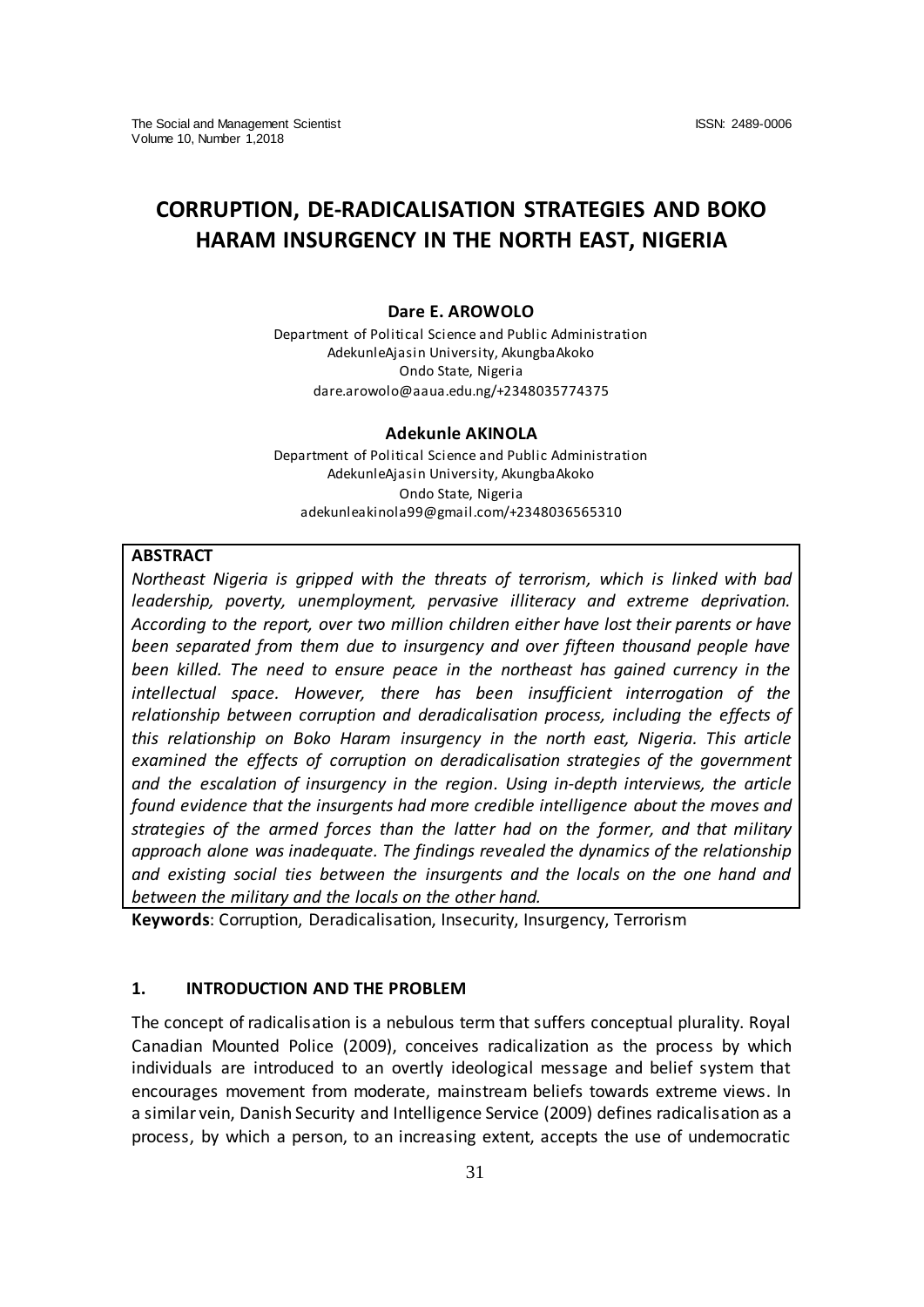or violent means, including terrorism, in an attempt to reach a specific political/ideological objective. Just like its twin concept, de-radicalisation is a fuzzy concept; it often appears to be understood as any effort aimed at preventing radicalisation from taking place (Bjørgo&Horgan, 2009; Tom, 2013). De-radicalisation has been seen by scholars either as prevention of radicalization or de-programming of those already radicalised (Schmid, 2013). But much more is dichotomous situation between prevention (counter-radicalization) and deprogramming (de-radicalisation) (Wheat, 2011). While radicalization, according to Hoffman (1998), is 'programmes that are generally directed against individuals who have become radical with the aim of reintegrating them into society or at least dissuading them from violence', counterradicalisation is a process or programme aimed at and directed towards preventing radicalisation from taking place; it is a proactive approach against violent-based ideological orientations. It is a way of dissuading youth population from taking extreme position towards seeking social equality (Ariel, 2013; Richardson, 2006).

Of interest is the conceptual affinity between insurgency and terrorism. Scholars, commentators and stakeholders have confused the concepts, taking them to be the same, and in most cases, used them interchangeably. Insurgency is an interlocking system of actions - political, economic, psychological, and military - that aims at overthrowing the established authority in a country and its replacement by another regime (Tomes, 2004). Insurgency is a rebellion against authority, directed at challenging the legitimacy of a constituted government and ultimately bringing down, in some extreme cases, a government of a state. Terrorism, as conceived by the United Nations, is any act "intended to cause death or serious bodily harm to civilians or noncombatants with the purpose of intimidating a population or compelling a government or an international organisation to do or abstain from doing any act" (Juergensmeyer, 2000). The increasing transnational nature of terrorism and the danger posed by terrorist activities to international security has heightened emphasis on the capability of states in the international system to deal with present or potential threats within their respective territories (Schmid, 2013).

Over the years, different governments, individuals and institutions in Nigeria have systematically entrenched a culture of marginalisation and inequality within the social order (Arowolo, 2014). The institutionalization of the culture of marginalization and inequality finds its convincing alibi in the 1999 Nigerian constitution (as amended), so much that the constitution has given fillip to the entrenchment and sustenance of such culture. The constitutionally entrenched lopsided Nigeria's federal structure, along which modern governance is patterned and upon which revenue is shared among the component strata of the Nigerian state, is a fundamental basis of economic inequality and marginalization (Arowolo, 2013). This has engendered economic and socio-political depravity, which has, in turn, fanned ubiquitous violence, occasioned by a pervasively sustained frustrating aggression. The opulent behaviour and neopatrimonial tendencies of northern elites amid mass poverty have fostered a deep sense of popular grievance. Boko Haram initially emerged as a protest against the poor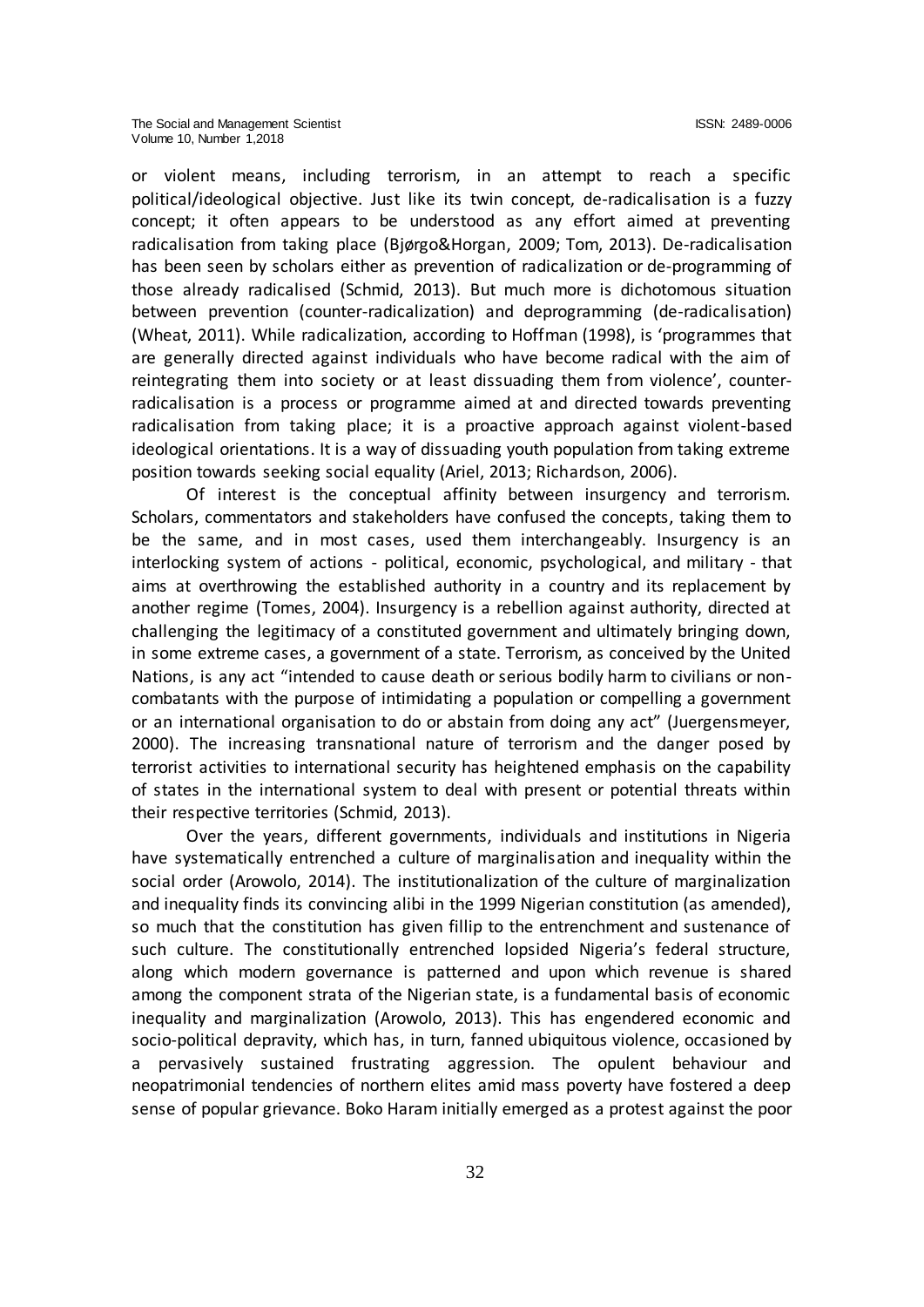governance and corruption of northern elites, which the movement sought to remedy through demands for an Islamic state and strict adherence to sharia law (Aro, 2013).

This widespread violence, arising from socio-economic deprivation, but sustained perpetually by state structures and institutions, has occasionally threatened the corporate existence of the Nigerian state. Since Nigeria gained independence in October 1, 1960 from British suzerainty, it has been enmeshed in and grappled with economic, political and social crises with debilitating effects on national security. The civil war (1967-1970) that claimed more than three million lives, the Maitatsine religious riots of the 1980s and early 1990s, the June 12, 1993 Presidential Election, which was widely acclaimed to have been won by a Yoruba man in the Southwest Nigeria but denied by a Northern military demagogue and the crisis arising from the struggle to reclaim that mandate, Odi genocide, Sagamu bloody riots of 2000, the Niger Delta perennial crisis, armed robberies, inter and intra communal conflicts, kidnappings and political assassinations among others are altogether prominent breeding platforms for radicalization (Aiyede, 2016).

One major insurgent group that has shaken the root of Nigeria as a nation and has attracted massive international attention is Boko Haram. Scholars have argued, for instance, that Boko Haram has been in existence right from the 1960s but only started to draw attention in 2002 (Aro, 2013; Ekanem et al, 2012). It is on record that Boko Haram has been operating under the name Shabaab Muslim Youth Organisation with Mallam Lawal as the leader since 1995 but leadership responsibility of the group later fell on Mallam Mohammed Yusuf when Mallam Lawal left Nigeria to continue his education in Saudi Arabia (Aro, 2013; Ekanem et al, 2012). It was the leadership of Mallam Mohammed Yusuf that allegedly opened the group to political influence and popularity (Aro, 2013). The official name of Boko Haram is: Jama'atuAhlisSunnaLidda'awatiwal-Jihad, which means "people committed to the propagation of the Prophet's teachings and Jihad" (Aro, 2013; Ekanem et al, 2012). The group was nicknamed Boko Haram, a phrase in the local Hausa language connoting, "Western education is forbidden" (Aro, 2013). The founder of the group, Mohammed Yusuf, was an unrepentant critic of the northern hegemony and its neopatrimonialism. The drift of Boko Haram to violent extremism began after the death of Yusuf in police custody in 2009 (Pew Research Global Attitudes Project, 2014).

The emergence of Boko Haram in 2009 has added to the dimension of violence and insecurity in the country. Of all the major issues that have negatively impacted the publicized image of the Nigerian state in the international arena since 2009, the Boko Haram insurgency in the North-eastern part of the country ranks at fore. Such that it has altered the internal socio-political configuration of the three most affected states of Adamawa, Borno and Yobe, increased the number of internally displaced persons in these areas and neighboring regions, and, to a large extent, exposed the various military violations of human rights violations of the civilian population. Till date, the group continues to bedevil the country and immensely poses a threat to its national security and existence. As observed by Aro (2013), Boko Haram has introduced into the Nigerian public space a level of insurgency never witnessed before in Nigeria,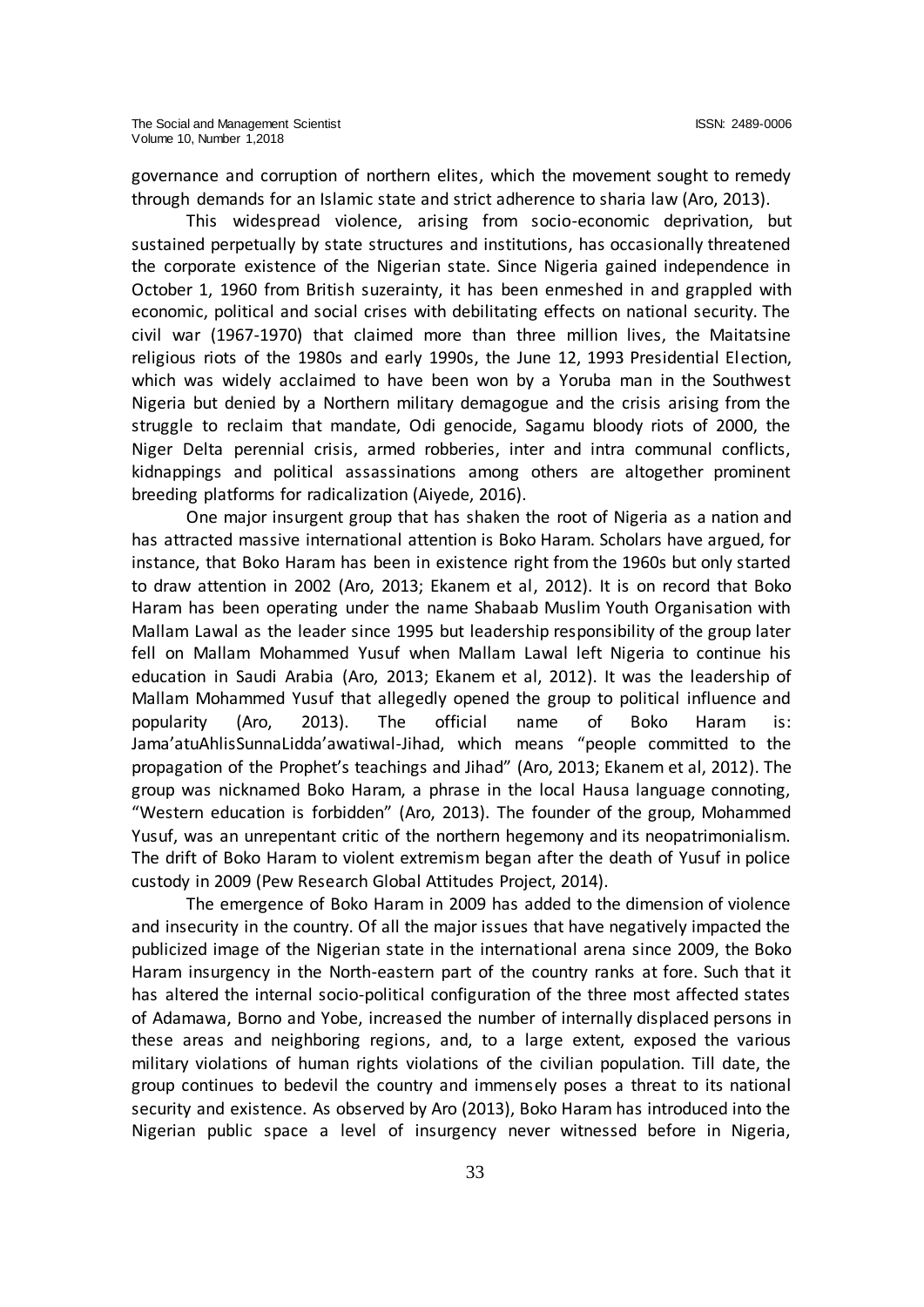characterized by suicide bombings, roadside shootings, kidnapping and bomb attacks. Between 2009 and 2015, the sect has killed over 13,000 people, abducted over 2,000 women and girls and launched several attacks on civilian population, government institutions and worship centers around Northern Nigeria (Africa Check, 2015).

There has been tremendous increase in deaths arising from terrorism. Death tolls from terrorism increased by 80% in 2014 representing highest level of 32,685 deaths, compared to 18,111 in 2013. Boko Haram and ISIL alone were jointly responsible for 51% of all claimed global fatalities in 2014. Afghanistan, Iraq, Nigeria, Pakistan and Syria accounted for 78% and 57% respectively of all deaths and attacks that occurred in the world. Nigeria experienced the largest increase in terrorist activity with 7,512 deaths in 2014, an increase of over 300% since 2013. The global economic cost of terrorism reached an all-time peak at US\$52.9 billion. Since year 2000, there have been over 61,000 terrorist attacks, killing more than 140,000 people (Global Terrorism Index, 2015). This is a serious concern to this study, more so that there is a dearth of research on the relationship between corruption and de-radicalisation measures of government and the effects of such relationship on insurgency in the region. This work therefore investigates the influence and role of corruption in government's deradicalisation approaches as it affects Boko Haram insurgency in the north-east, Nigeria.

# **2. THEORETICAL FRAMEWORK**

This study adopts neopatrimonialism as a theoretical construct in the analysis of the processes of social structure that breeds and ultimately spreads insurgency in the north-east Nigeria. The literature on neopatrimonialism first manifested in the writing of Max Weber (1968), where patrimonialism was coined to conceptually dichotomize between legal and patrimonial- traditional and charismatic - authority (O'Neil, 2007). Weber's postulation has remained pivotal and has integrated the diverse understandings of development of postcolonial Africa, so much that it has provided a compass for explaining the source of patrimonialism in Africa. The term "neopatrimonialism", as used separately by Eisenstadt (1973), Bratton and van de Walle (1999), was construed to distinguish patrimonialism in traditional and modern contexts and symbolizes patrimonial practices subsisting in both formal and informal settings of societal structure (O'Neil, 2007).

The theory affirms that neopatrimonialism expresses itself through basic characteristics, fundamental to understanding the source(s) of behaviour and dynamics inherent in patrimonial states (O'Neil, 2007). Neopatrimonialism is a phenomenon that encourages a diffusion and suffusion of public and private spheres. It is a private appropriation of public spheres and the use of public resources for political relevance and legitimation. It does not only breed clientelism, nepotism and corruption but ultimately promotes mediocrity and sycophancy and displaces meritocratic tendencies (Anders, 2005). Nigeria and other African neopatrimonial states operate weak, agrarian economies driven by weak class formation with horizontally patterned lines of relationship ascriptively tied to primordially knit social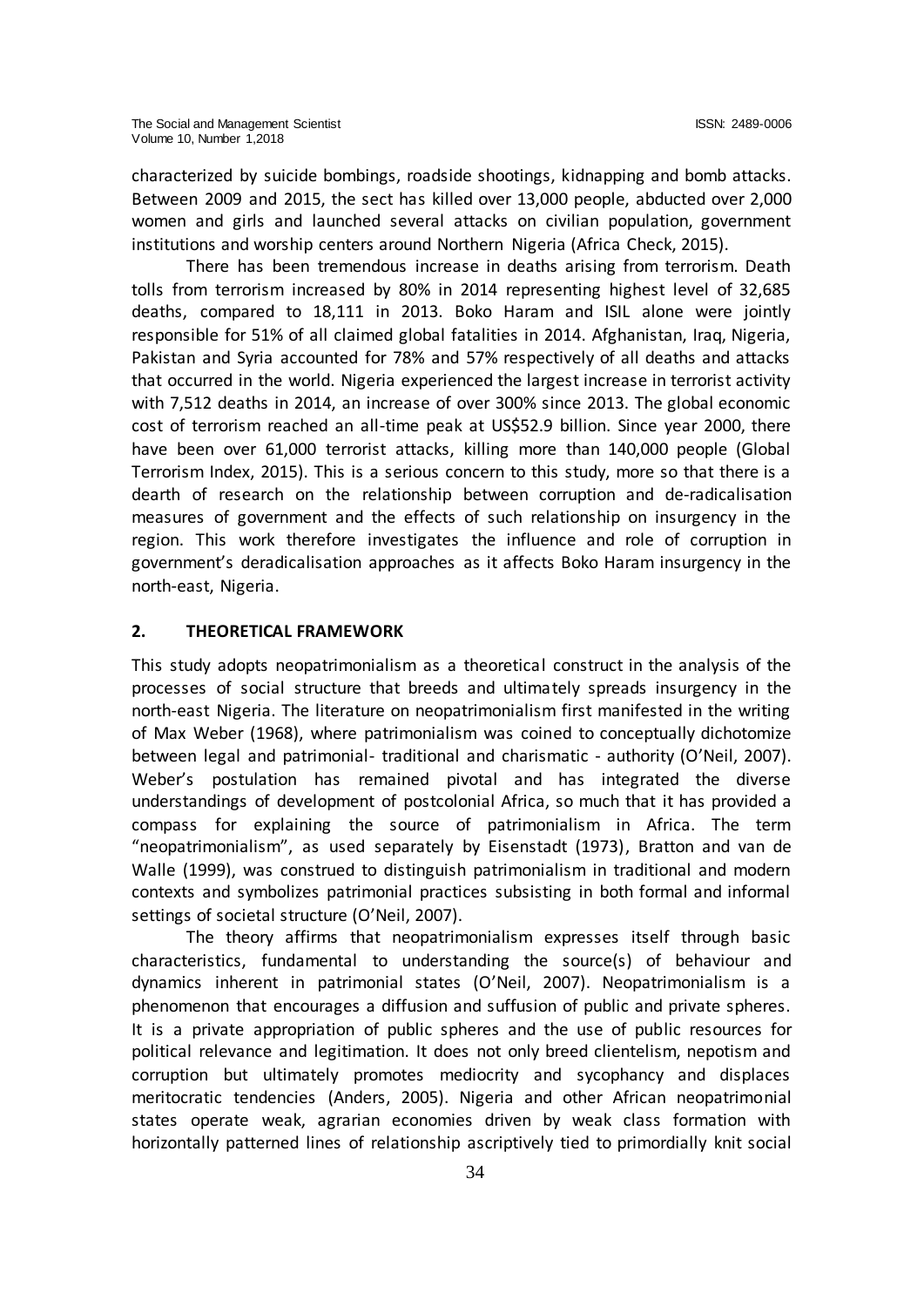structure. This diffused and suffused social structure, devoid of functional differentiation, promotes appropriation, if not, misappropriation of resources for personal and family gains (O'Neil, 2007). The promotion of personalism, where power is concentrated in a group of individuals, who dominates the state machinery and apparatus and stands over and above the law, exemplifies leadership in Nigeria. This phenomenon clearly explains the case of socio-political and economic deprivation that prompted, in an unfettered exacerbation, the frustration that led to the radicalisation of some of Muslim youths in the north-east, Nigeria (Arowolo, 2015).

Military as a public service is designed to implement policies of government on security, including counter-insurgency, de-radicalization, and even intelligence gathering to pre-empt security threats that could lead to national insecurity of gargantuan proportion (Ekanem et al, 2012). But the military in Nigeria is faced with a lot of technical and financial constraints, especially during the period between 2009 and 2015 (Adeoye, 2015). This led to the debilitation of the military capacity and had allowed sporadic eruption of the Boko Haram insurgency. The core characteristic of neopatrimonialism - private appropriation of the public sphere - has devastating effect on the capacity, operation and performance of the military to engage in counterinsurgency that could effectively combat Boko Haram insurgency (Arowolo, 2014). Corruption, or institutional corruption, promoted by neopatrimonial tendencies, undermines the capacity of government to provide security and protect her territorial integrity as resources meant to procure arms and ammunitions were diverted for private use and for political patronage. State resources became personal property and there was relentlessly naked trend towards personalisation, if not personification, of state structures and its resources (Arowolo, 2010). The point of note is the famous \$2 billion arms scandal meant to procure arms for the armed forces, which was willfully shared among members of the then ruling party for political patronage at the heat of political campaigns in 2014 (BBC, 2015).

The relevance of the theory to the study therefore stems from its appreciation of private appropriation of public space for prebendal purposes. The study argues that the suffusion of public and private spheres, as corroborated by the central haunch of patrimonial thesis, explains the corruption in the process of de-radicalisation efforts of government. This has significantly derailed and clogged the deradicalisation measures of government and has escalated insurgency in the north-east.

# **3. STUDY AREAS AND METHODOLOGY**

Research work for this study was carried out between September 2017 and March 2018 in three states of Adamawa, Borno and Yobe. Specifically, the study adopted Indepth Interview (IDI) to investigate factor(s) affecting government's de-radicalisation measures and escalation of Boko Haram insurgency in the north-east, Nigeria. Adamawa state has the largest number of ethnic groups in Nigeria (Ayu, 2014), comprising over eighty (80) ethnic groups, consisting of Animists, Christians and Muslims, drawn from a mosaic of ethnic groups with the population of three million, six hundred and seventy-five thousand (3,675,000) covering a landmass of about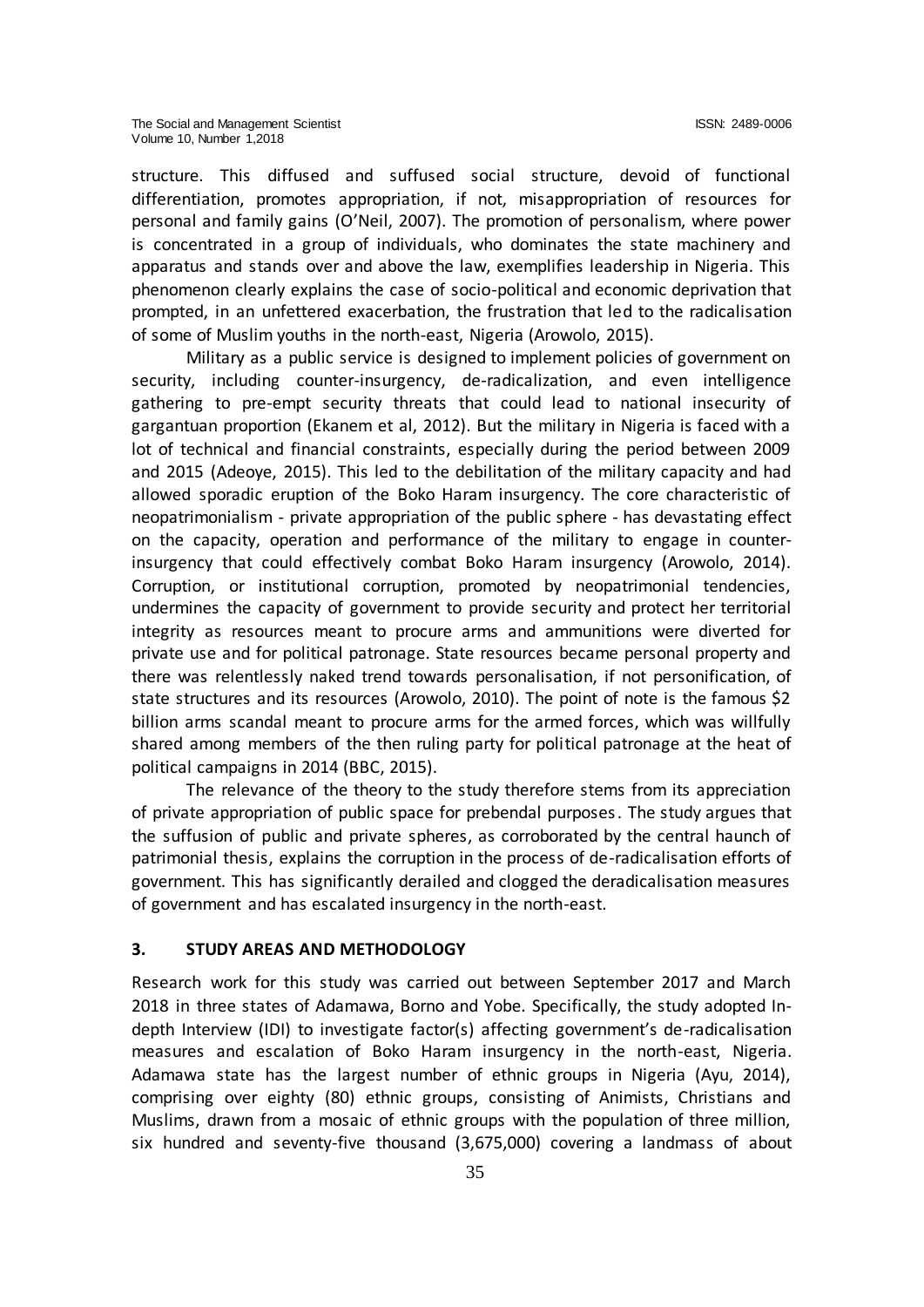36,917 square kilometres and is bordered by Borno state to the northwest, [Gombe](https://en.wikipedia.org/wiki/Gombe_State) state to the west, [Taraba](https://en.wikipedia.org/wiki/Taraba_State) to the southwest and Cameroon to the east. The second state is Borno State. Borno state was created in 1976, it is located in the northeastern Nigeria, comprising twenty-eight (28) ethnic nationalities, among which are: Kanuri, Shuwa-Arab, Hausa, Fulani, Babur, Bura, Chibok, Ngoshe, Guduf, Mandara, Garwegu, and Tera, consisting of both Muslims and Christians. It has population of four million, nine hundred and forty-four thousand (4,944,000) as at 2011 (NPC, 2011). The present Borno State, with the landmass of 69,435 sq. km, is bordered by Yobe from whom the latter was carved in 1991 (Aborisade and Mundt, 2001). Yobe, which is the third state under investigation, is as pluralistic and diverse as Borno with the population of two million, seven hundred and sixty-five thousand, three hundred (2,765,300) people (NPC, 2011), consisting of five major ethnic groups of Kanuri, Fulani, KareKare, Bade and Hausa, with a landmass of about 47,153 square kilometers (Ayu, 2014).

Ten (10) respondents each were chosen from government officials/security agencies and civil society organizations to examine de-radicalisation approaches of the government. The sample size was twenty (20), ten (10) each from security agencies and civil society organisations. Qualitative data, collected through in-depth interview, were analysed thematically. Data collated according to similarity in themes were analysed. The participants were purposively selected. The purposive selection was appropriate because it ensured precision. The main goal of purposive sampling is to focus on particular characteristics of a population that are of interest, which will best enable the researcher to answer his/her research questions (Small, 2009). The study ensured that the respondents were those considered as stakeholders and who were actively involved in solving the problems imposed by Boko Haram insurgency. Depth of knowledge of insurgency and de-radicalisation is a criterion for selecting respondents. Advocacy and human right-based organisations with deep-rooted knowledge in humanitarian assistance, emergency assistance and disaster relief were also considered.

#### **4. DISCUSSION OF MAJOR FINDINGS**

The study interrogated de-radicalization strategies of the government. In order to achieve the main objectives of this study, in-depth interviews were conducted with the major stakeholders involved in the counter-insurgency, de-radicalization and counterradicalization. Discussions of findings are thematically presented below.

## **Specific Approaches of Counter-Insurgency**

From the interviews conducted, there was no specific de-radicalisation approach prior to 2009. After the group had launched widespread attacks in Adamawa, Borno and Yobe States, the government, in a haphazard manner, instituted a joint military task force in 2009, codenamed Operation Restore Order (ORO) I and III to repel attacks of the insurgent group. In 2012, a moribund National Focal Point on Terrorism (NFPT) was resuscitated to help adequately combat the virulent threat of Boko Haram insurgency and effectively prevent its spread to other areas. In addition to NFPT, the government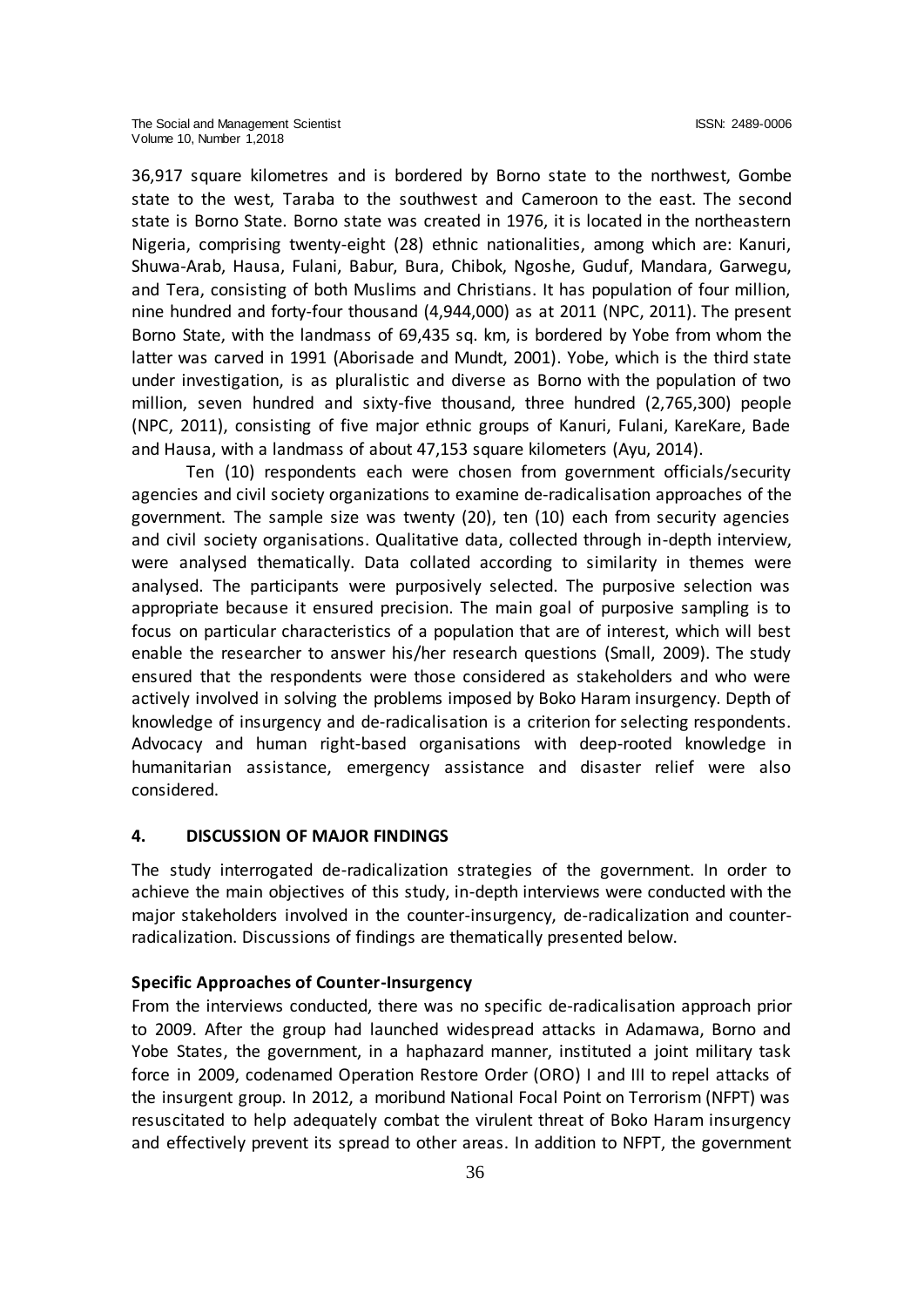also established new permanent military units in two out of the three states. Another counter-insurgency approach taken by the government was the closure of Nigerian borders around the northeast, Nigeria in 2012, found to be extremely porous and as routes used by the insurgents to bring in arms and ammunitions. The government also considered the use of legal approach in its counter-insurgency strategy by enacting Terrorism Preventive Act (TPA) in June, 2011 (Fieldwork, 2018).

Between 2009 and 2014, Nigerian armament base had been grossly plummeted, with military personnel suffering incurably from de-professionalisation and politicization; a military, whose technical capacity was not only weakened and depreciated but profoundly low in morale to defend the nation as evidenced in the seeming inability of the military to rescue the over 200 school girls kidnapped in Chibok community of Borno State and the over 100 school girls abducted in Dapchi. (Fieldwork, 2018). Office of the National Counter-Terrorism Coordinator was created as one of the strategies for counter-terrorism. On assumption of office on May 29, 2015, President Muhammadu Buhari introduced vigour into the counter-insurgency strategy of the military by establishing and relocating the Military Command Centre (MCC) to Borno State, the theatre of insurgency. In addition to this, President Buhari also resuscitated and invigorated Multinational Joint Task Force (MJTF), comprising Nigeria, Niger, Chad and Cameroon (Benin Republic was later coopted as a voluntary ally in the fight against insurgency). This marked the radical approach towards counterinsurgency. This is because the issue of insurgency and/or terrorism has an international dimension and the approach to tackle it should also be international in outlook.

## **De-radicalization measures**

Government officials, involved in the reintegration, rehabilitation and settlement of both victims and defectors, spoke on a number of de-radicalisation measures by the government of Nigeria. According to them, Nigeria was providing a network of psychological services as a de-radicalization measure to both defectors and victims of insurgency. This psychology therapy process is considered mutually beneficial for the victims and defectors on the one hand, and for the government on the other hand. It will assist government in its intelligence gathering efforts, especially in the area of preempting attacks on public places, non-combatants and installations (Silverman, 2016). In addition to psychological therapy, a case-by-case, individual basis approach was adopted to rehabilitate and integrate both victims and defectors of the insurgency. According to Silverman (2016), those who have voluntarily defected from Boko Haram are provided with psychological therapy and are given tools for reintegration into Nigerian society, while those who were captured were made to go through criminal justice process in addition to the therapy provided. According to him, post-traumatic stress disorder care was provided for both groups. This is known as "soft approach to countering terrorism".

The de-radicalisation programme in Nigeria aims at ensuring that the people reject in totality radical views and ideology and embrace a change of beliefs, views and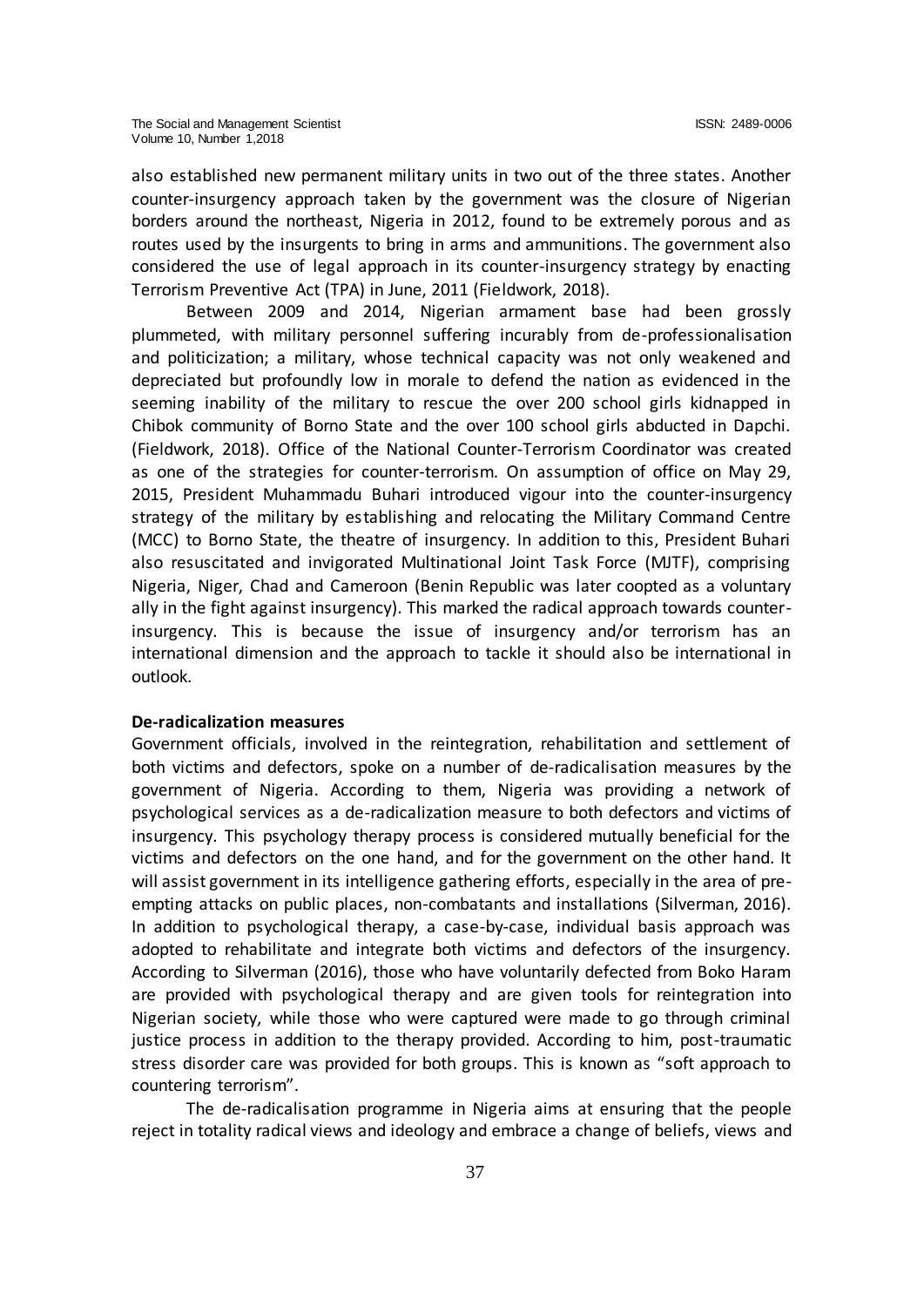ideology of peace. The goal of the programme is to support the reintegration of former Boko Haram members back into society by providing psychological, emotional and educational supports (Anyadike, 2015). De-radicalisation programme of the Nigeria government was instituted by the Office of the National Security Adviser as the 2014 National Security Strategy; it aims at reducing recidivism and the re-integration of defector Boko Haram combatants back into the Nigerian society. The National Security Strategy has three major components which include: communication, counterradicalisation and de-radicalisation (Barkindo and Bryans, 2016). As part of its implementation measure, de-radicalisation programmes were established in Nigerian prisons, as part of the Safe Corridor programme, amnesty was offered to defector Boko Haram combatants. There are also initiatives to re-integrate former Boko Haram members into the Nigerian society (CDD, 2017).

The Nigerian prison launched its de-radicalisation programme in 2014. In 2015, several Boko Haram members were in prison and over fifty of them renounced their membership of the terrorist group while in detention (Hinshaw and McGroarty, 2017). They were given counseling support through the de-radicalisation initiatives of the government. (Hinshaw and McGroarty, 2017). Number of Boko Haram repentant in prisons, according to Ochulo (2017), has increased sporadically between 2014 and 2017 to over 900 members. Furthermore, the re-integration and the de-radicalisation programmes were expanded beyond the prison. In 2017, Nigeria's Chief of Defence Staff at a Stakeholders Forum in North-East stated that over one hundred excombatants in Gombe camp and more than five hundred children and women are going for a 3-month rehabilitation programme (Premium Times, 2016).

The success of the de-radicalisation and reintegration programme in Nigeria will not only depend on recidivist agenda of the government, embedded in its overall d-radicalisation philosophy, but much more on the type of social relationship the programme intends to produce; the aftermath of de-radicalisation, including spatial negotiation, spatial re-negotiation and spatial re-organisation of the socio-economic and political opportunities, as well as how well government handles resource allocation and re-allocation to the benefit of the reintegrated and de-radicalised members of the sect, without necessarily putting the other segments of the society at a disadvantage (Clubb & Tapley, 2018). The success, in synopsis, will depend on the ability of the government to successfully establish a benign rapprochement between the existing, non-radicalised members of the society and the re-integrated and deradicalised members. The integration of former combatants into an environment with no fundamental economic blueprint and political reforms aimed at providing economic opportunities that could reduce the proclivity for extremism offers a hapless situation that may soon degenerate.

## **Challenges facing the security agencies towards combating Boko Haram insurgency**

Porous coordination of intelligence gathering was identified as one of the factors affecting counterinsurgency approach of the government. Quality intelligence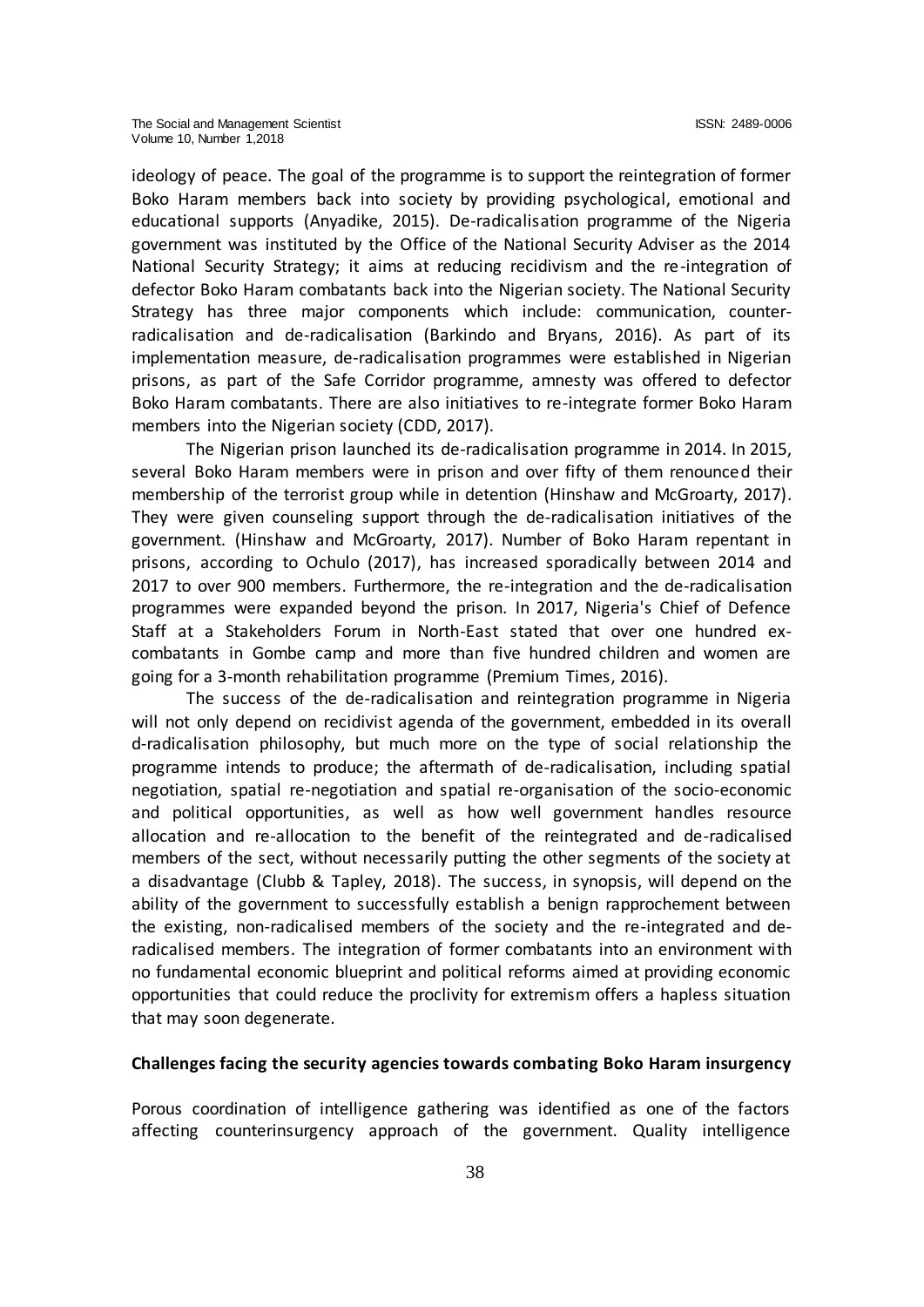gathering in support of the government's counterinsurgency efforts are inadequate and deficient. This has led to the situation in which the military personnel are being ambushed by the insurgents and a number of the Nigerian soldiers have lost their lives. Related to porosity of intelligence is the espionage, bickering and mutinous tendencies in the ranks of the military. The insurgents have spies among the military that give credible intelligence to Boko Haram. Seeming deficiency in forensic expertise and dearth of forensic facilities for crime prevention, crime detection and crime investigation in Nigeria is yet another major constraint hampering security agencies' performance in the fight against boko haram.

There is growing literature pointing in the direction of poverty and inequality as factors encouraging indoctrination of youths into insurgency in the northeast, Nigeria (Adenrele, 2012; Anyadike, 2013; Awojobi, 2014; Shuaibu et al, 2015). Why this may be reasonably true, it is not entirely correct to adduce the rise of radicalisation to poverty and inequality. This study found out that the religious and political dimensions to poverty and inequality define more appropriately the unfettered indoctrination experienced in the northeast. Corroborating the finding is the work of Meagher (2014) which supports the argument that the rise of Islamic terrorism is not simply a result of poverty and inequality, but of how these issues have been shaped by religious and political factors. According to him, other Muslim West African societies, such as those of Senegal and Niger, have higher levels of poverty and unemployment than Nigeria and a larger share of Muslims in their populations yet remain peaceful (Meagher, 2014).

Corruption was also identified as one of the factors militating against the effectiveness of security agencies in combating insurgency. There are two levels of corruption: corruption within the military and corruption within the political class. Political corruption nakedly manifested in the pilfering of the famous \$2.1 billion earmarked for arms procurement. The capacity of the military to effectively combat Boko haram insurgency was plummeted as a result of corruption. Military corruption manifested in the mounting of roadblocks to prevent the flow of insurgents and arms from one place to another, but these roadblocks soon became sources of corruption as masses and commuters were being extorted by security agents. It was also discovered that the military were using the points to violate human rights by subjecting citizens to all forms of torture on slight provocation. These acts of extortion and violation of human rights have alienated the people from the military and have created hostile and suspicious relationship as well as mutual distrust between the military and the locals. Lack of cooperation from the local population made it difficult for military to gather credible intelligence. Boko Haram members live among the community but the locals are too scared, apathetic or unwilling to inform security agencies about clandestine moves of the insurgents (Fieldwork, 2018). This is the most important factor preventing the defeat of book haram insurgency; corruption within and without and its effects on the de-radicalisation measures as well as Boko Haram insurgency.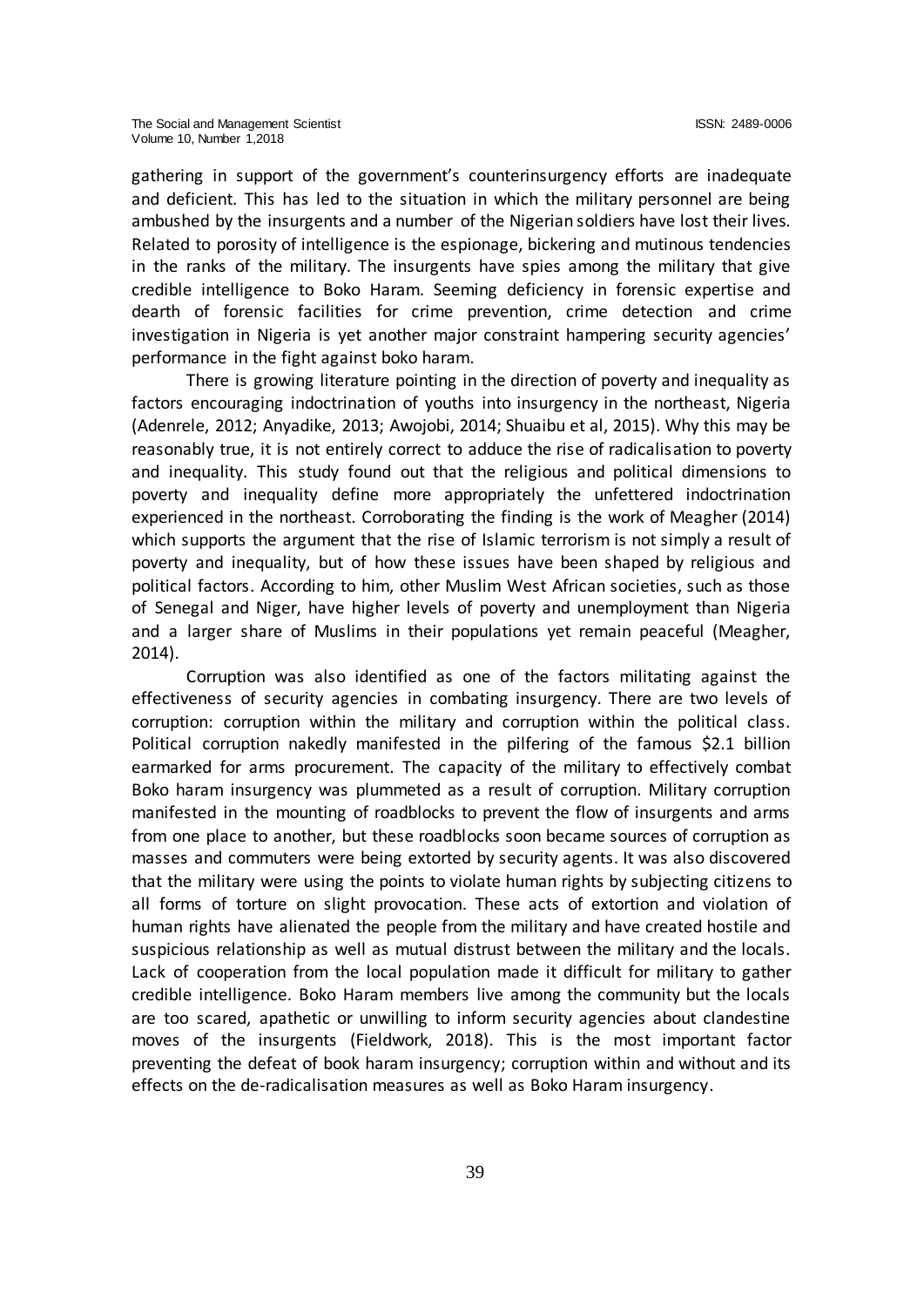#### **4. CONCLUSION**

The study examined the relationship between corruption and de-radicalisation strategies of the government, covering the gamut of issues around reintegration, rehabilitation and resettlement of both victims of and defectors from Boko Haram, and its effects on the insurgency. The study found out that Boko Haram insurgency posed tremendous threat to Nigeria's national security. Despite various approaches and strategies designed for counter-insurgency, de-radicalisation and counterradicalisation, the insurgency still thrived unabated. The number, sophistication, geographical range, and array of targets that have been successfully attacked by Boko Haram have increased since 2009. Boko Haram has also expanded its base beyond Nigeria's borders and established links with other violent extremist groups within the region and other parts of the world (Fieldwork, 2018).

The Nigerian government's reliance on military might to fight Boko Haram did not yield the desired result. The study found out that Boko Haram had more credible intelligence on the operations of the Nigerian military than the Nigerian military had on Boko Haram's operations. This is evidenced in the seeming frosty relationship between the locals and the security agencies. The relationship is based on and sustained by mutual suspicion, distrust and apathy, the genesis of which was the military's recklessness in terms of extortion, human right abuse and sexual harassment. The two pronged problems of plummeted capacity of the military and its potent lack of intelligence are a result of corruption, corruption within the armed forces, which are responsible for the responsibility of implementing national security policy and political corruption among the political class who formulates national security policy. As a result of corruption from within the armed forces and without it, deradicalisation process became derailed and escalation of the insurgency became imminent.

In order to roll back insurgency escalation, community mobilization is imperative. Government can do this by addressing mistrust, distrust, apathy and suspicion between the locals and security agents. Genuine reconciliation and confidence building between the armed forces and locals are desirable. Enlightenment campaign is also imperative. There should be mass enlightenment campaign in several dialects in order to effectively enlighten the locals and mobilize them towards defeating the insurgency. Girl and child education should be taken seriously in order to ensure that level of ignorance is reduced in the region on a sustainable basis. Skills acquisition programmes should be designed particularly for youths and women in order to empower them economically.

Anti-graft agencies in Nigeria should focus on how to rid the various IDPs of corruption in order to ensure seamless process of reintegration, rehabilitation, resettlement and de-radicalisation. As government strives more to combat the growing virulence of extremism in the northeast, the most potent approach, in the opinion of this study, would be to democratize the counter-insurgency approach of the government by engaging in street-level, bottom-up approach to counter-terrorism. In view of the inadequacy and incapacitation of the military approach, there is the need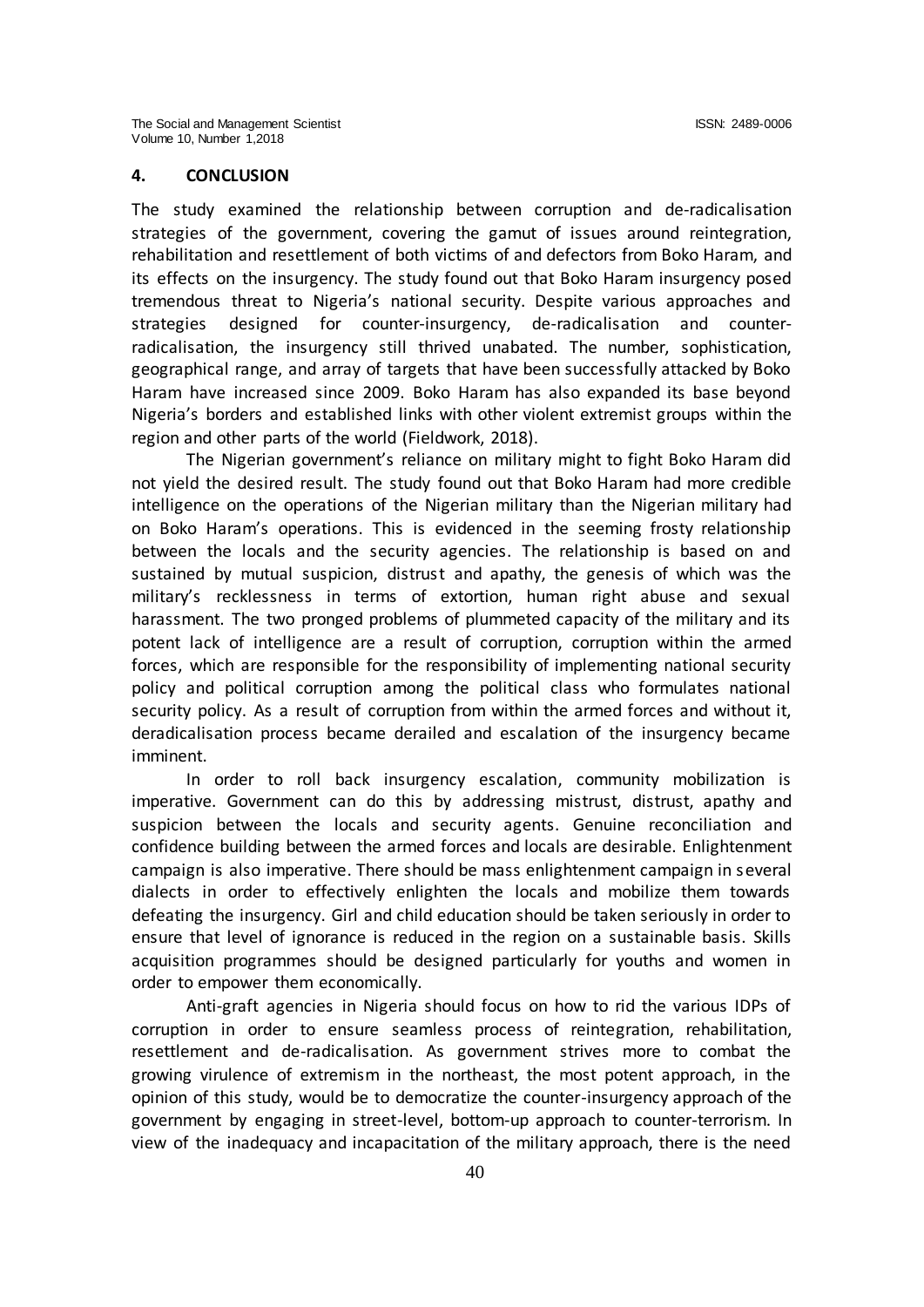for deeper and meaningful community engagement and involvement in the management of IDPs, reintegration, rehabilitation, resettlement and de-radicalisation. Allowing community to own the process will not only be more effective and efficient, but more enduring and sustainable. Inter-agency rivalry is a common feature of the Nigerian security architecture. It was one of the major factors impeding the performance of the security agencies. It is recommended that there should be clearcut definition of operational roles of each security agency engaged in the fight against insurgency. **T**he need to overhaul the entire intelligence architecture of Nigeria for effective and optimal performance is germane. This is necessary in order to effectively pre-empt the steps and attacks of Boko haram. Priority should be given to professionalisation of the armed forces. This will depoliticize them and make them function effectively.

## **References**

- Adenrele, A. R. (2012). "Boko haram insurgency in Nigeria as a symptom of poverty and political Alienation". *Journal of Humanities and Social Sciences*. 3(5): 11-21.
- Adeoye A. (2015). "The insurgency and socio-political economy in Nigeria". *International Journal of Development and Economic Sustainability*. 3(5): 61-74.
- Africa Check (2015). *Have over 13,000 people been killed in Nigeria's insurgency*?
- <https://africacheck.org/reports/have-13000-people-been-killed-in-nigerias-insurgency/>. Date visited: November 10, 2016.
- Aiyede, E.R. (2016). "Civil society efficacy, citizenship and empowerment in Africa". Springer, *Voluntas*. 27(2): 1-20.
- Anyadike, Obi. (2015), "The Road to Redemption? Unmaki ng Nigeria's Boko Haram." IRIN. Available at: <http://newirin.irinnews.org/boko-haram-road-to-redemption/> (accessed August 24, 2019).
- Anders, G. (2005). *Civil servants in Malawi: cultural dualism, moonlight and corruption in the shadow of good governance*. PhD Thesis: University of Rotterdam.
- Anyadike, N.O. (2013). "Boko haram and national security challenges in Nigeria: causes and solution". *Journal of Economics and Sustainable Development*. 4(5): 12-23.
- Ariel, M. (2013). "Terrorism as a strategy of insurgency". *Terrorism and Political Violence*. 5(4): 213-251.
- Aro, O. (2013). "Boko Haram insurgency in Nigeria: its implication and way forward". *International Journal of Scientific Research Publications*. 3(11): 1-8.
- Arowolo, D. (2010). "The state, bureaucracy and corruption in Nigeria". *Academic Leadership Online Journal*. 8(3): 1-8.
- Arowolo, D. E. (2013). "Terrorism, democracy and global security". *European Scientific Journal*. 9(2): 100- 111.
- Arowolo, D. E. (2014). "Constitution making, constitutionalism and insurgencies in Nigeria". *Nigerian Journal of Applied Behavioural Sciences*. Department of Psychology, AAUA. 2(2014): 183-192.
- Arowolo D. E. (2015). "Political leadership, governance and corruption in Nigeria ". *International Journal of Governance and Development*. 4(2): 295-304.
- Awojobi, O. (2014). "The socio-economic implications of Boko Haram insurgency in north-east of Nigeria". *International Journal of Innovation and Scientific Research*. 11(1): 144-150.
- Barkindo, Atta, and Shane Bryans. (2016), "De-Radicalising Prisoners in Nigeria: Developing a Basic Prison Based De-Radicalization Programme." Journal for De-radicalization 7 pp 1–25.
- BBC (2015) Nigeria's Dasuki arrested over \$2bn arms fraud. UK: BBC news. Available at: [https://www.bbc.com/news/world-africa.](https://www.bbc.com/news/world-africa) 1 December (accessed 8 June 2018).
- Bjørgo, T. and Horgan, J. (2009). "Conclusions" in Bjørgo, T. and Horgan, J. (eds), *Leaving Terrorism Behind: Individual and Collective Disengagement*. London: Routledge. 3-14.
- Centre for Democracy and Development (2016), Stakeholders' Dialogue on Government Approaches to